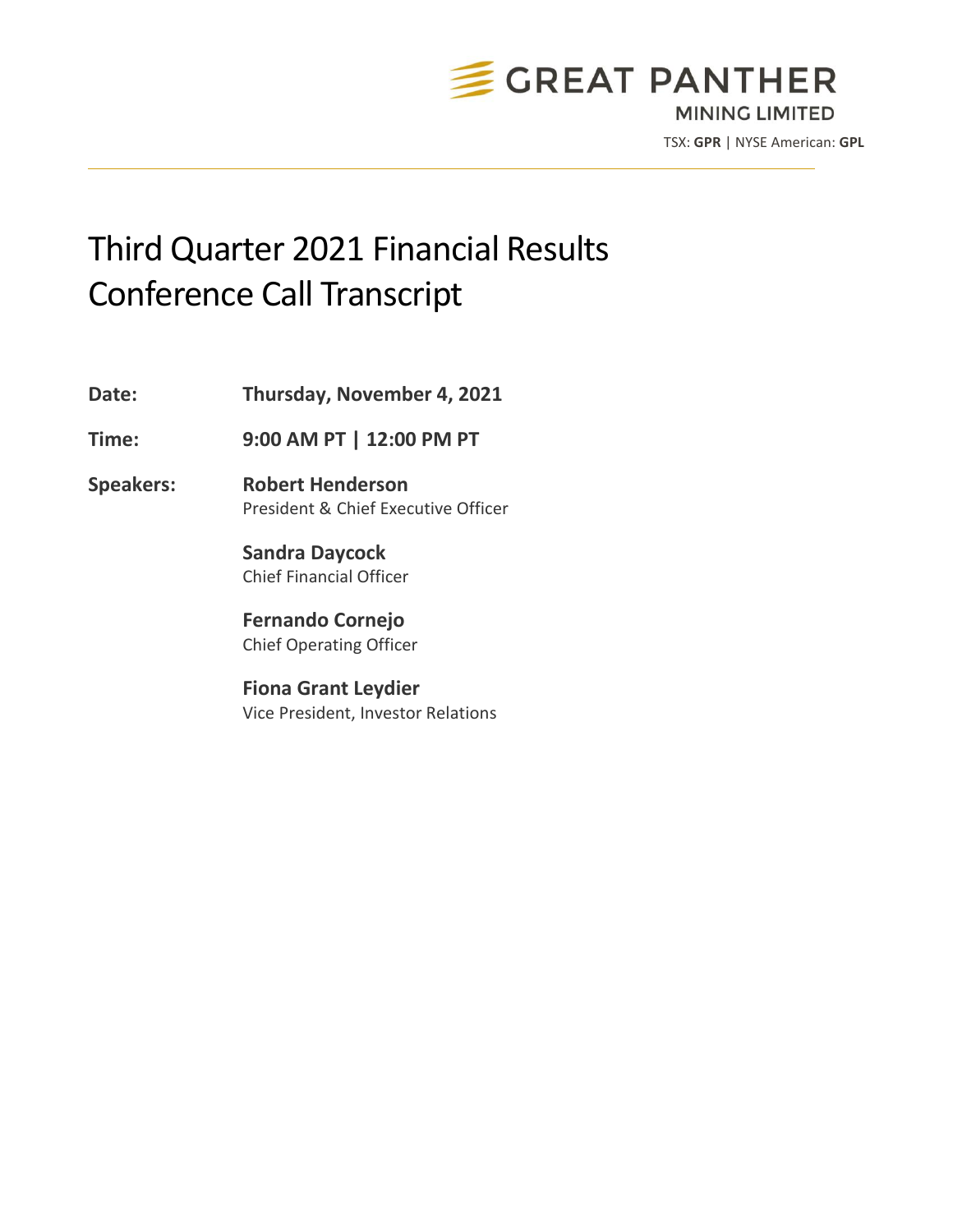# **Operator:**

Welcome to the Great Panther Mining Third Quarter 2021 Financial Results Conference Call.

As a reminder, all participants are in listen-only mode and the conference is being recorded. After the presentation, there will be an opportunity to ask questions.

I would now like to turn the conference over to Fiona Grant Leydier, Vice President, Investor Relations. Please go ahead.

# **Fiona Grant Leydier:**

Thank you, Operator. Good morning everyone. I'm Fiona Grant Leydier. Thank you for participating in our call today.

Before we begin, please note that we will be making forward-looking statements during the presentation. You should be cautioned that actual results and future events may differ from those noted today. The commentary also refers to various non-GAAP measures, definitions and reconciliations that are included in the Company's MD&A for the three and nine months ended September 30, 2021. All dollar amounts expressed in this presentation and the associated financial statements and MD&A are in U.S. dollars, unless otherwise noted.

For reference, during the call, AISC refers to all-in sustaining costs. Detailed cautionary statements can be found at the end of the presentation.

For today's call, please refer to the Q3 2021 financial results news release issued yesterday and the accompanying financial statements and MD&A, which were posted on our website and have been filed on SEDAR and EDGAR.

This conference call is being recorded and will be available for replay later today. Replay information and the presentation slides accompanying this conference call and webcast will be available on our website.

On the call this morning, we have Rob Henderson, President and CEO; Sandra Daycock, Chief Financial Officer; and Fernando Cornejo, Chief Operating Officer.

# **Robert Henderson:**

Thank you, Fiona, and thank you everyone for dialing in today.

On today's call we will walk you through our third quarter production and financial results, as well as spend some time discussing our plan to address the challenges we have in our operations. We'll provide some revised 2021 guidance and some preliminary forward-looking guidance for 2022 to give you a clear picture of the company's outlook.

Our Tucano Gold Mine in Brazil has optionality that affords us the opportunity to shift gears and source production from multiple other open pits plus high-grade underground reserves. The high geological prospectivity of the region also underpins the long-term value of Tucano as we continue to invest in the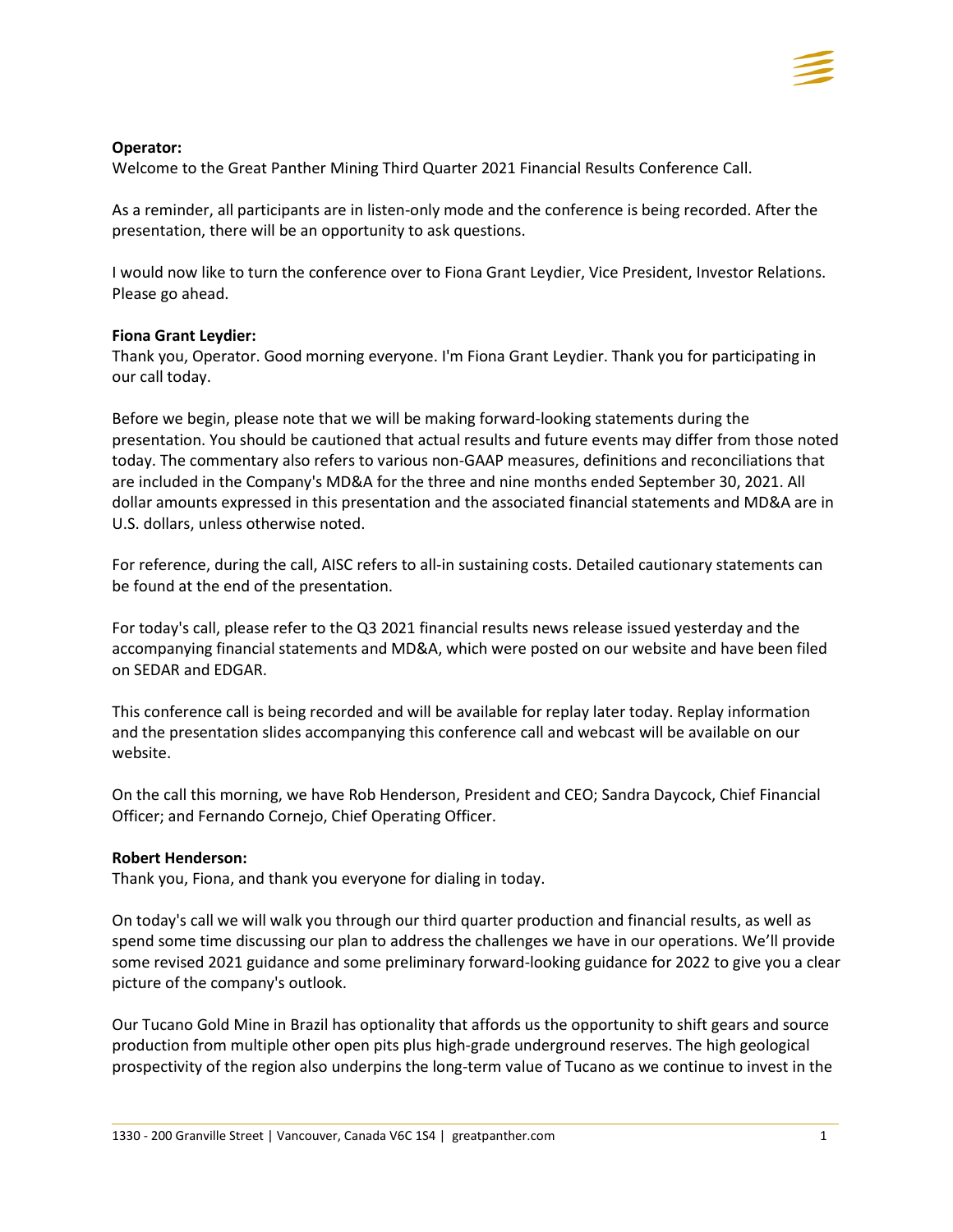

regional exploration targets. The land package and the potential for a second or even third mine is where the long-term value exists for Great Panther and shareholders.

Q3 was undoubtedly a challenging quarter. At Tucano, poor mine fleet availability related to maintenance and supply issues led to lower tonnage being mined, and a delay in the completion of the Urucum Central South or UCS pit pushback activities.

In Mexico, the implementation of new labour laws lead to temporary staff shortages resulting in delays in tonnage mined. In addition, production at the GMC mine was primarily from historically mined areas and actual tonnages available were lower than estimated. As a result, our consolidated metal production was 22,444 gold equivalent ounces, which included 18,423 ounces of gold and 280,245 ounces of silver.

As we reported in the second quarter, the UCS pushback activities were expected to continue into the third quarter. Therefore, lower grade ore was mined from the Urucum North pit and it was supplemented by stockpile, resulting in lower average grades in the mill. This resulted in an increase in our unit costs.

Lower metal sales volumes and lower prices for all metals resulted in revenue of \$38.4 million, a mine operating loss of \$7.1 million, and a net loss of \$18 million. We ended the quarter with \$35.9 million in cash and cash equivalents.

Turning our focus now to events subsequent to quarter end, we made the difficult decision to put the Guanajuato Mine and the Cata processing plant on care and maintenance at the end of November. This course of action was necessary given the uncertainty related to the permitting required to expand the tailings storage facilities at our Cata plant. We intend to operate the higher-grade San Ignacio Mine and we're exploring alternative arrangements for the mine, including third-party processing of ore.

In mid-October, following a review of ongoing monitoring of the UCS pits, we were advised by Tucano's geotechnical committee that additional remediation work would be required to improve safety factors. We've decided to postpone this work to mid-2022, so that this remediation can be done more effectively following the rainy season, and now turn our attention to optimize the mine plan to manage cash flow and safeguard strong production for next year.

Limited mining of ore has been authorized in the southern portion of the UCS pits, so we will continue mining there until the end of this year. It's important to note that UCS is just one of many pits at Tucano. The contained ounces are relatively low and it is not the driver of future of growth for the mine. We have a total of eight pits at Tucano including TAP AB, which accounts for the majority of our current reserves. We're doing the work to adapt the mine plan, looking at how much we'll be able to mine from UCS, how soon we can deploy the fleet to TAP AB, and how to make the best use of our resources to optimize production next year. Initial engineering designs indicates that our production will be weighted to the back half of 2022; the first half will see production continue from Urucum North and TAP C, while we invest in the stripping of TAP AB. We're looking at how that stripping can be accelerated to bring TAP AB onstream sooner.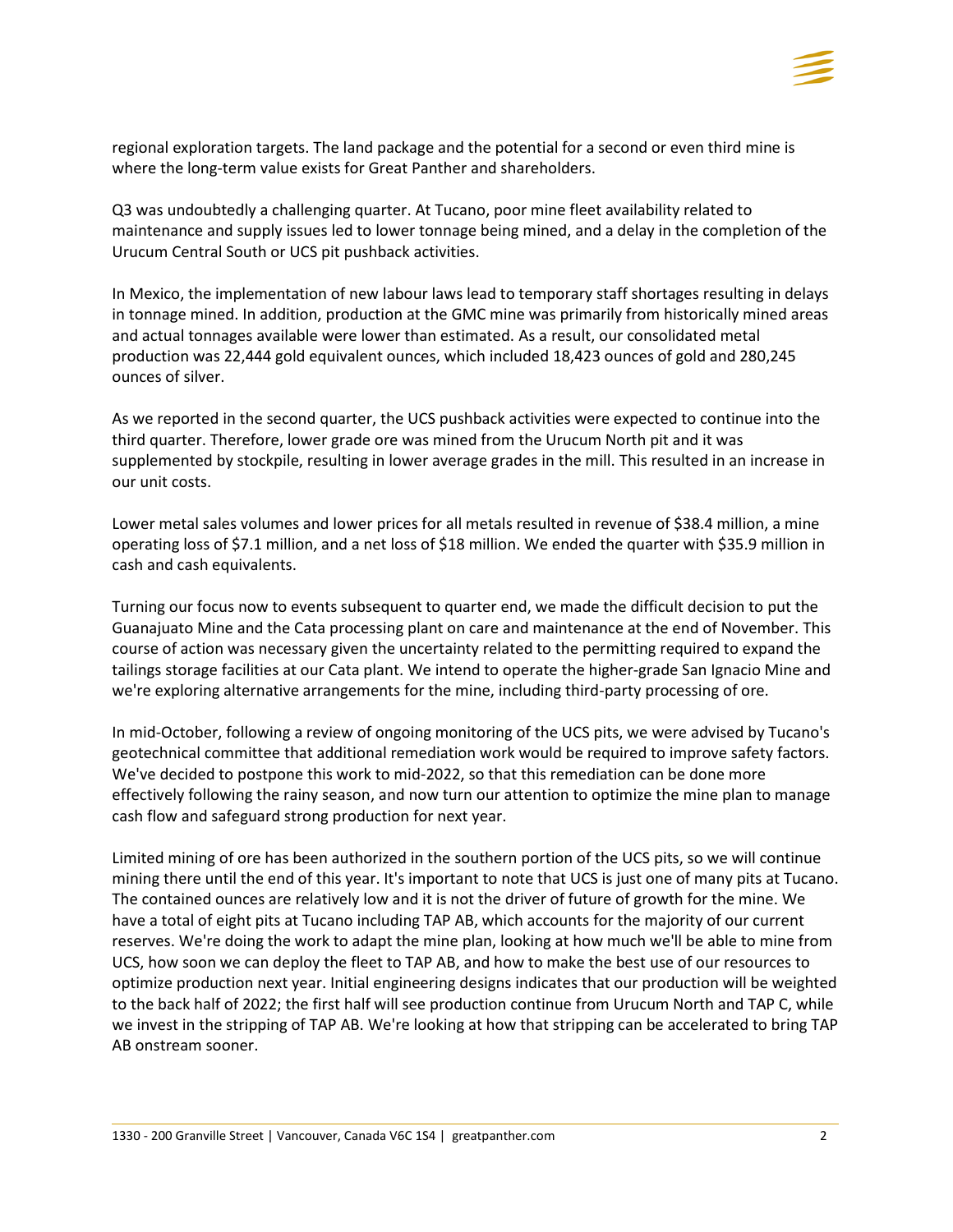

In the first half of 2022, we plan to complete the work necessary to accelerate our plans to bring the Urucum North underground project into production, where we have roughly 288,000 ounces of reserves. With approval expected in Q2, production could come onstream as early as Q4 next year. We also plan to continue investing to secure future production from Tucano through continued regional exploration. Our Tucano exploration budget for 2022 is planned to be roughly in the same order of magnitude as it was this year; however, we'll be undertaking the majority of this work in the second half of 2022 when we expect stronger operating cash flow.

I'll now pass it over to Fernando Cornejo, our Chief Operating Officer, to discuss results from our operations.

## **Fernando Cornejo:**

Thank you, Rob, and good morning everyone.

Focusing first on Tucano, gold production for the quarter was 16,325 ounces compared to the 31,803 ounces in Q3 2020. Average gold recovery was 88.8% as a consequence of lower gold rates at 0.64 grams per tonne. The decrease in production was mostly related to low ounces mined in Urucum Central South pit, which was affected by low fleet availability, geotechnical restrictions due to wall movement, and higher-than-anticipated rain levels. Low fleet availability also affected mining rates in other pits, such as TAP AB and Urucum North.

During the quarter, lower grade ore from the stockpiles supplemented fresh ore from the Urucum Central South and Urucum North pits. Despite the high plant throughput, lower feed grades and lower metal recoveries resulted in an increased AISC with an average of \$2,051 per ounce, compared with the \$1,061 per ounce in Q3 2020. As Rob mentioned earlier, the Tucano Geotechnical Committee advised that an additional pushback will be required to improve safety factors in the north central portion of the pit. At the same time, the committee, after a site visit and evaluation of the overall situation from the ground, authorized the Company to continue mining in the southern portion of the pit, which remains stable as per radar monitoring.

The Company has decided to defer additional pushback activities until mid-2022, right after the rainy season, this to ensure safe conditions for our workers, and also to ramp down mining activities in the southern portion of the pit by the end of December. As a reference, the rainy season in that part of Brazil typically runs from January for about six months. The geotechnical analysis and modelling is still ongoing; therefore, we do not know yet the size of this pushback. More information will be provided once we know more.

On the exploration front, we saw some very promising results in Q3. We completed a total of 15,000 metres of drilling, both in the open pits and the underground. The underground drilling program, which started in late 2020, continued throughout Q3. We are fast-tracking studies for this development to support a start-up decision in late 2022. The project is envisioned as a 40,000 ounce to 50,000 ounce per year underground mine. We plan to extract ore from below the current Urucum North open pit.

Moving onto TAP C, the resource replacement and expansion drilling conducted in this pit has demonstrated continuity of mineralization.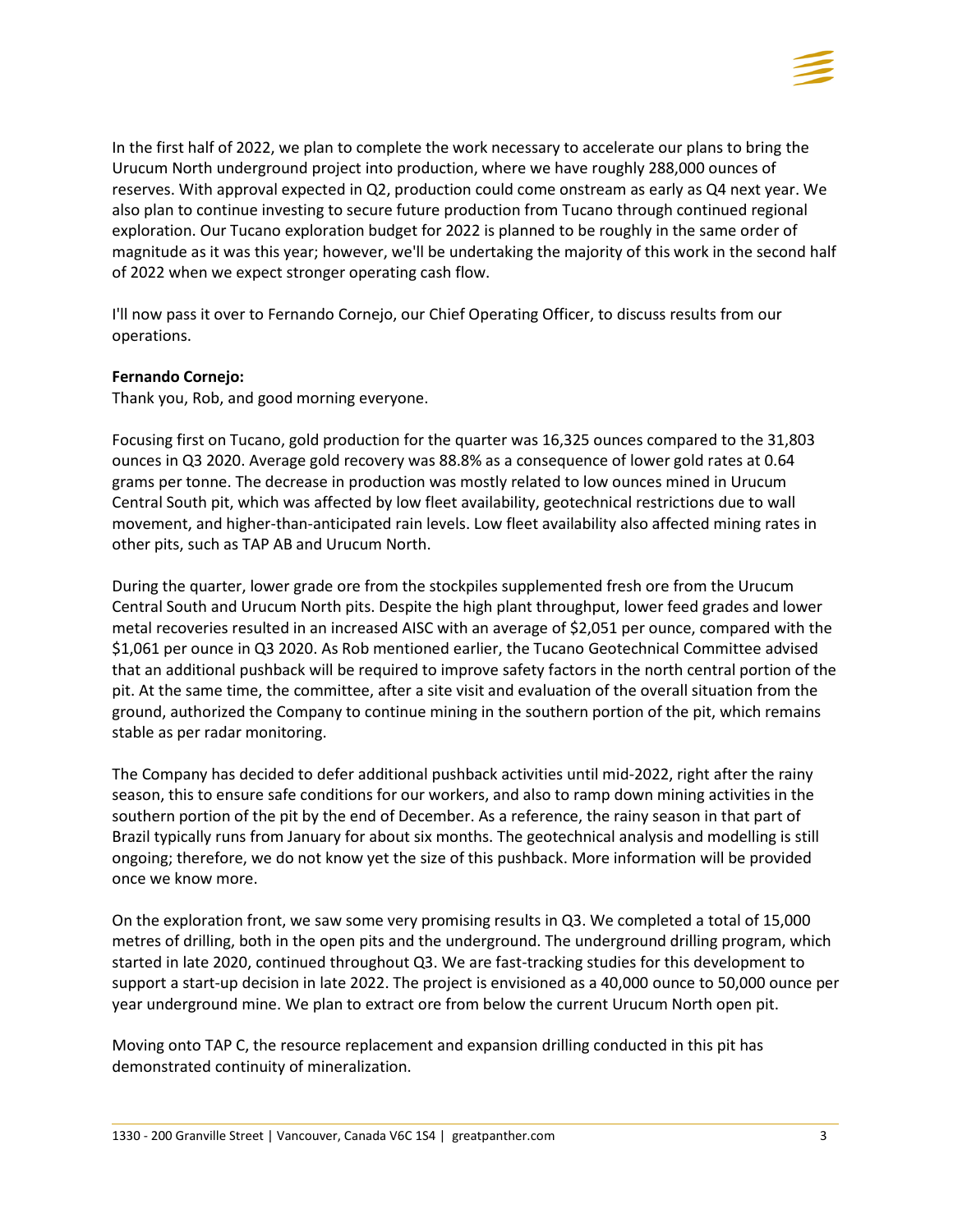

In regards to the regional exploration of our nearly 2,000 square kilometre land package, this year, we have started with an extensive soil sampling campaign and a mapping program over high potential exploration corridors, which were defined last year. As results are received, drill targets are being defined within these corridors. The regional exploration program focuses on the identification and fasttracking of gold targets within a 20-kilometre radius of the mine that could be exploited by open pit methods and processed by the Tucano plant.

The Mutum Trend is the first of eight high priority exploration targets being evaluated with multielement soil geochemistry. Q3 exploration results have shown that Mutum has a continuous 3.8 kilometre long elevated gold trend. Drill testing is planned to commence this month and continue into 2022.

At Guanajuato Complex in Mexico, a total of 278,000 silver equivalent ounces were produced, with silver recoveries averaging 87.1% and average silver grades of around 240 grams per tonne. Gold recoveries were 86.4% and average gold grades were 1.64 grams per tonne. Production was decreased by around 17% due to lower throughput and lower silver grades. The lower throughput was mainly related to the implementation of new labour laws in Mexico, which led to labour shortages at the mine. This was also paired with lower-than-estimated production from historically mined areas. As a result of this lower production, the AISC was \$46.90 per ounce of silver compared to the \$18.80 in Q3 2020. As Rob noted earlier, the Company has made difficult decision to put the Guanajuato Mine and the Cata processing plant on care and maintenance at the end of this month.

At Topia, total production was 242,000 silver equivalent ounces, a decrease of 37%, mostly related to lower throughput and lower grades in gold, lead and zinc. The lower throughput was related to the implementation of new labour laws in Mexico, very similar to GMC. The average grades in Q3 were around 373 grams per tonne silver, 0.64 grams per tonne gold, along with byproducts of lead and zinc. Metal recoveries were 93.7% silver, 72.2% for gold.

At Coricancha, in Peru, a 5,000-metre drill program commenced in July focusing on the Escondida, Wellington and Constancia veins. The drilling program was completed in late October with finalized rates to be received by the end of this year.

I will now turn the call to Sandra Daycock, the CFO, to discuss our financial results.

### **Sandra Daycock:**

Thank you, Fernando.

In the third quarter, revenue was \$38.4 million, a decrease of 50% over Q3 2020 due to lower metal sales volumes and lower metals prices of \$1,780 per ounce for gold and \$22.79 per ounce for silver. The mine operating loss before non-cash items was \$7.1 million versus mine operating earnings of \$31.9 million in Q3 2020.

Consolidated AISC per gold ounce sold, excluding corporate G&A, was \$2,247 compared with \$1,023, primarily due to lower production attributed to lower grades and recoveries, which resulted in an increase in cost per gold ounce sold.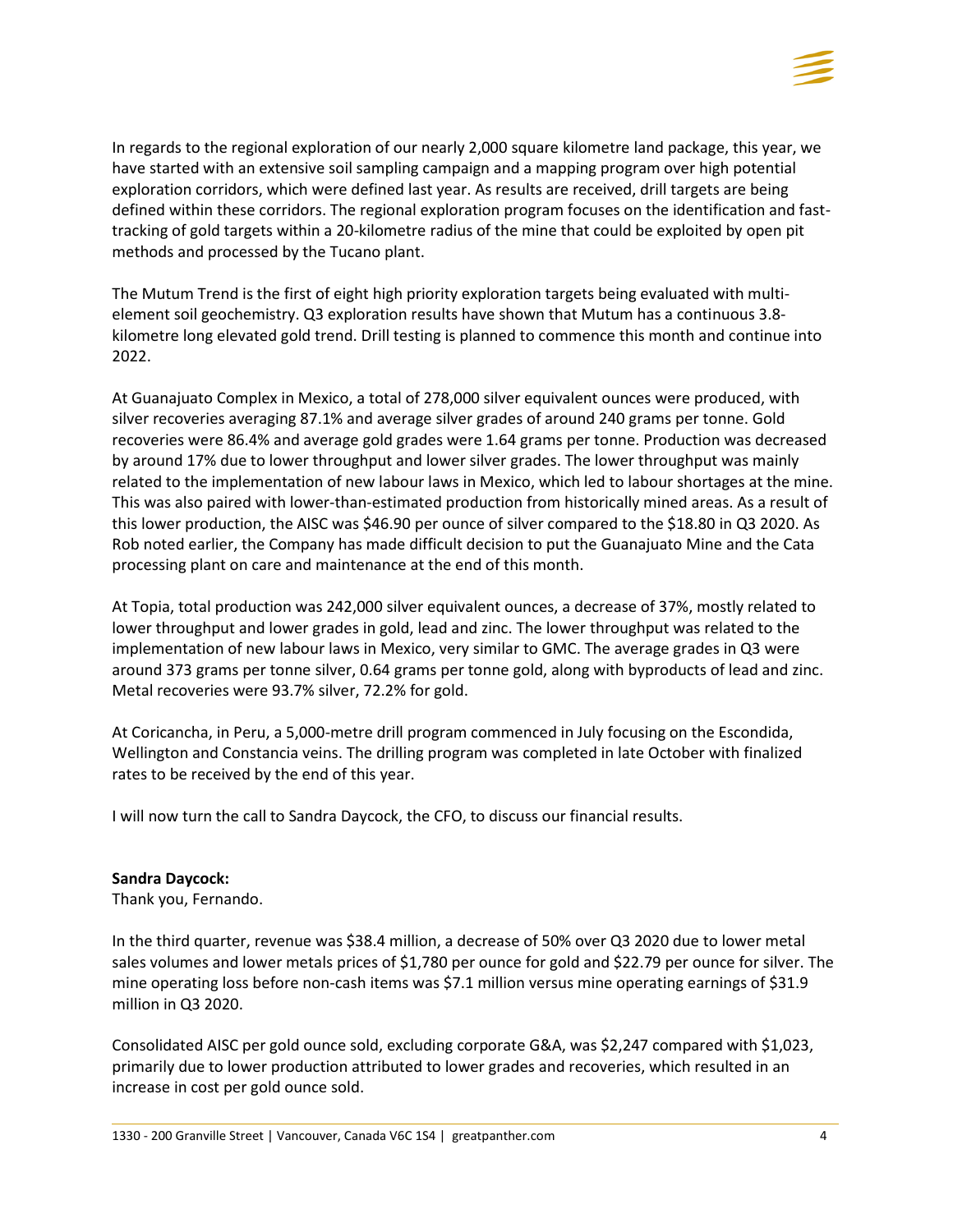

As of July 1st, 2021, the Company ceased the capitalization of mining costs for the Urucum open pits as all mining costs, including the pushback, will be expensed for the remainder of the pit life. Please note that this will result in higher cash costs reported for those pits going forward.

The net loss in Q3 2021 was \$18 million compared with net income of \$18.6 million in Q3 2020.

Adjusted EBITDA was negative \$8.8 million compared with \$34.9 million, and cash flow from operating activities before changes in non-cash working capital was negative \$8.7 million compared with \$26.2 million in Q3 2020. This decrease is due primarily to lower gold ounces sold, lower realized gold and silver prices, and higher cash costs stemming from the factors described previously.

We ended the quarter with cash and cash equivalents of \$35.9 million, net working capital of \$3.8 million, and \$33.7 million of current borrowings. We secured new 18-month credit facilities with Asahi and Samsung and re-established a \$25 million at-the-market facility to underpin the Company's working capital position and to execute on growth objectives.

Due to the Q3 production disruptions in Tucano, we have revised our 2021 production guidance for Tucano to between 74,000 and 84,000 gold ounces and consolidated production guidance to a range of 94,000 to 109,000 gold equivalent ounces. Please note that there was an inconsistency in the text of our news release that stated Tucano guidance as ranging from 70,000 to 80,000 gold ounces, although the table provided contains the correct information, as does the Company's MD&A.

Consolidated AISC guidance for 2021 has been increased to a range of \$1,950 to \$2,050 per gold ounce sold.

Looking forward to next year, our preliminary mine plans for 2022 include production of up to 100,000 ounces from Tucano, approximately 75% of which would be delivered in the second half of the year when the TAP AB pit accelerates mining of ore.

As we head into 2022, we are cognizant of the need to judiciously manage capital and we are reviewing a number of potential avenues to set ourselves up for growth in the new year. We have necessary development costs in the first half of the year that will underpin strong cash flow in the second half and we are managing capital accordingly. We are also executing on global cost-cutting initiatives, managing controllable costs and prioritizing capital programs. Overall, we expect production to be healthy in 2022.

Thank you. That's all we have for formal remarks. I will now turn it back to the Operator for Q&A.

# **Operator:**

The first question comes from Jake Sekelsky with Alliance Global Partners. Please go ahead.

# **Jake Sekelsky:**

Hey Rob and team, thanks for taking my questions.

# **Rob Henderson:**

Hello Jake.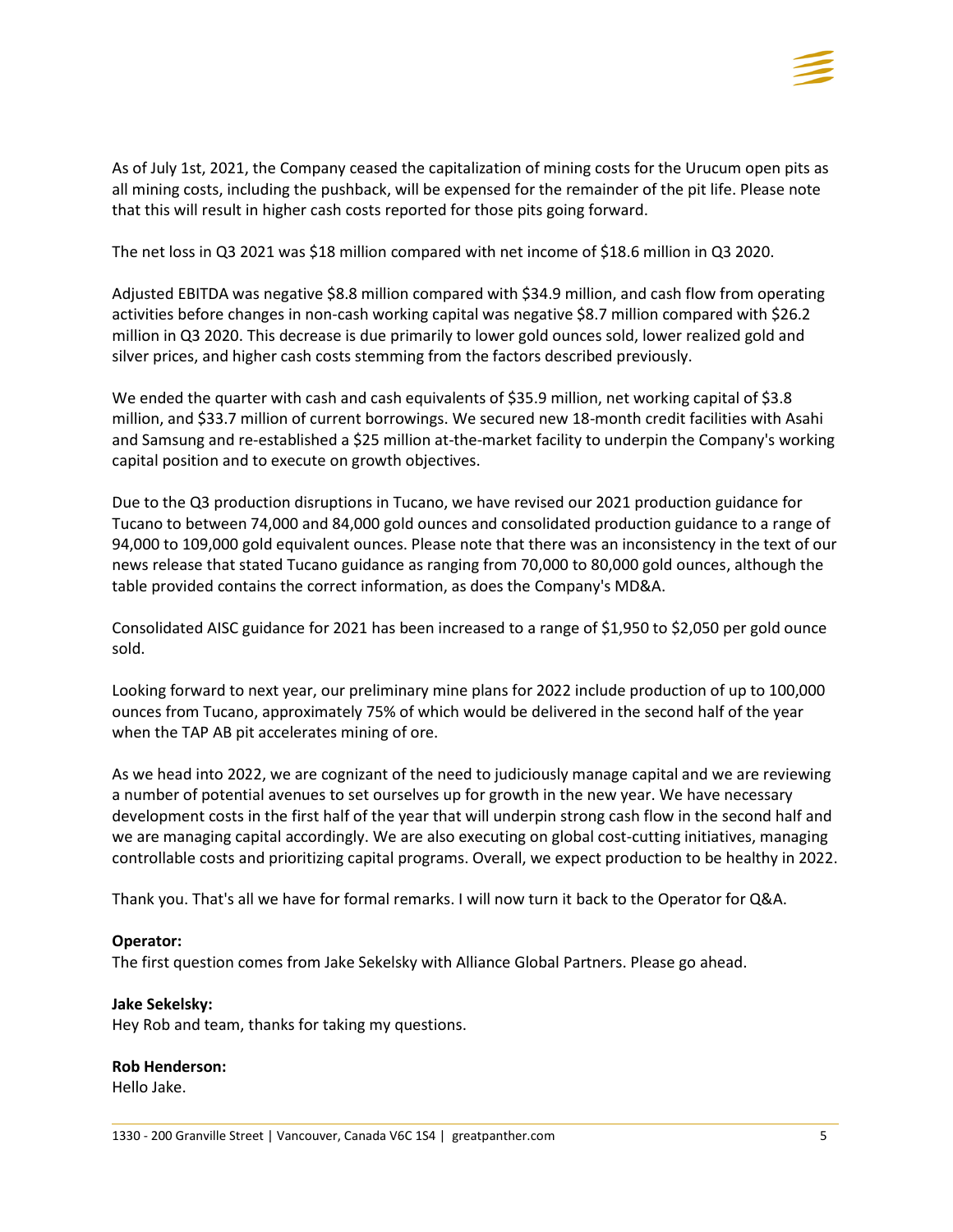

## **Jake Sekelsky:**

Just starting with UCS, I mean I know you talked about deferring some of the pushback activities to the middle of next year. Are you able to provide any additional colour on the number of ounces remaining there? I guess I'm just wondering if there's been any thought given to fully transitioning away from UCS all together and moving on to the other pits?

## **Rob Henderson:**

Certainly. In our 43-101 we don't give a detailed breakout, but we do give some analysis of what the pits look like. There's probably about six months of production left in UCS, so in the order of 50,000 ounces. UCS, it's high grade. We are mining it right now, but it's not the future of Tucano. TAP AB has over 100,000 ounces for instance, so we do need to move on from UCS and start extracting the gold from the multiple other pits that are available to us.

## **Jake Sekelsky:**

Okay, that's helpful. Then in that vein, with TAP AB, I mean obviously, it's going to count for the majority of production in the second half of next year. It might be a bit early but do you guys have any indications on sort of the development and stripping costs that we might see there? In the first half next year.

## **Rob Henderson:**

Yes. We're still doing our budgets, but Fernando, maybe you can give a bit more colour on the nature of TAP AB and its stripping requirements.

### **Fernando Cornejo:**

Absolutely. TAP AB is conventionally known as cheaper mining, because it's soft material, easy mining, almost free digging. It's much, much closer to the plant, the crushing portion of the plant. So in terms of costs, we're anticipating that AB will be much cheaper than obviously Urucum, which is located 6.5 kilometres away from the plant.

### **Jake Sekelsky:**

Okay, that's helpful. Just lastly, on the underground scenario, and you may have hit on this; if I missed it I apologize. Should we still expect a formal study there over the next quarter or so? Because I know you guys mentioned you might make a development decision later in the year on that front.

### **Robert Henderson:**

Yes. We're doing work on that study as we speak. We're continuing to drill down to extend it and to confirm the continuity of the higher-grade portion. Yes, we would look at getting that result out in the middle of next year. We would then go to the Board for approval to spend the capital, which is in the order of \$10 million to \$15 million. The mineralization, it's vertical banded iron stone formation that continues just right on from the bottom of the Urucum North pit, so we'd be into the mineralization pretty quickly. If we get a Q2 decision, we could see gold coming into the plant as early as the end of next year.

### **Jake Sekelsky:**

Got it. That's all on my end. Thanks again.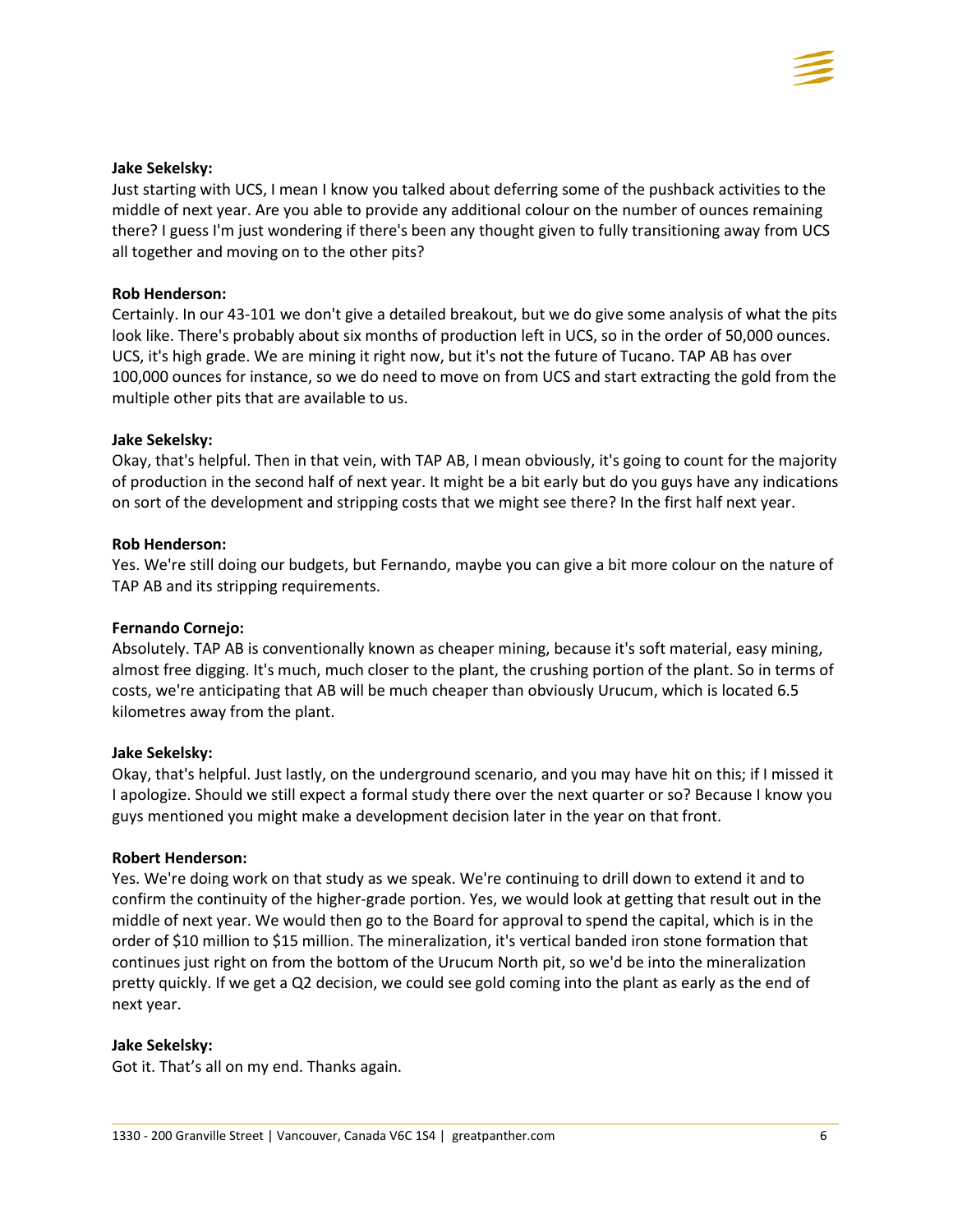

## **Robert Henderson:**

Thank you, Jake.

# **Operator:**

The next question comes from Heiko Ihle with H.C. Wainwright. Please go ahead.

# **Heiko Ihle:**

Hey there, thanks for taking my questions.

# **Robert Henderson:**

Good morning, Heiko.

# **Heiko Ihle:**

Good morning. With the tailings dam permit at Guanajuato, can you maybe provide some colour about the terms, trucking distances, and just more clarity with the associated costs for the alternative arrangements that you're currently looking into?

# **Rob Henderson:**

Yes. As you know, our tailings facility is reaching capacity, so without a permit for our mill we're looking at our two neighbouring mines to see if they have capacity and they indicated they have. The San Ignacio Mine is right next door to the Bolanitos mine, trucking distance is very short. On the other side of town, the El Cubo mine, trucking distance is in the order of 15 kilometres. It's something that we're doing right now; we're trucking our San Ignacio ore to the Cata plant. It's an established process. We are pretty confident that San Ignacio has good grades and we can come to some agreements with our neighbouring mines for a ore processing agreement.

# **Heiko Ihle:**

Okay. Then just thinking out loud here, your outlook for the second half of next year, Tucano is actually pretty good—again for the second half, though below what we have the mine modelled previously for the full year given the issues that you're faced in the first half of the year. Building on all that, extrapolating out the 75% of the 100,000 ounces to the second half, you're looking an average of 37,500 per quarter and we're back on track, at least for our model, with stripping. All that said, two questions. Should we model out the second half 2022 and just sort of keep that figure constant going forward thereafter? Also—I assume the answer is yes but I just want to double check—given that TAP AB, is that a gradual ramp up or should we expect Q1 and Q2 to be more or less the same before it jumps up as this is all done?

# **Rob Henderson:**

All very good questions. TAP AB, it's a pretty big pit. It's been previously mined. We're currently doing a pushback on the next phase right now, so we do get a steady release of gold and that release does occur in Q1 and Q2. We do get some production from TAP AB, but it accelerates in Q3 and carries on into Q4 and, indeed, on to 2023. We do see that Tucano is a 100,000-ounce-a-year open pit producer. That's what we're looking at next year and that's what we're looking at in 2023. But yes, we've got to get into TAP AB and remove a bunch of that soft waste material before we get into the richer ore benches, which releases the gold into the mill.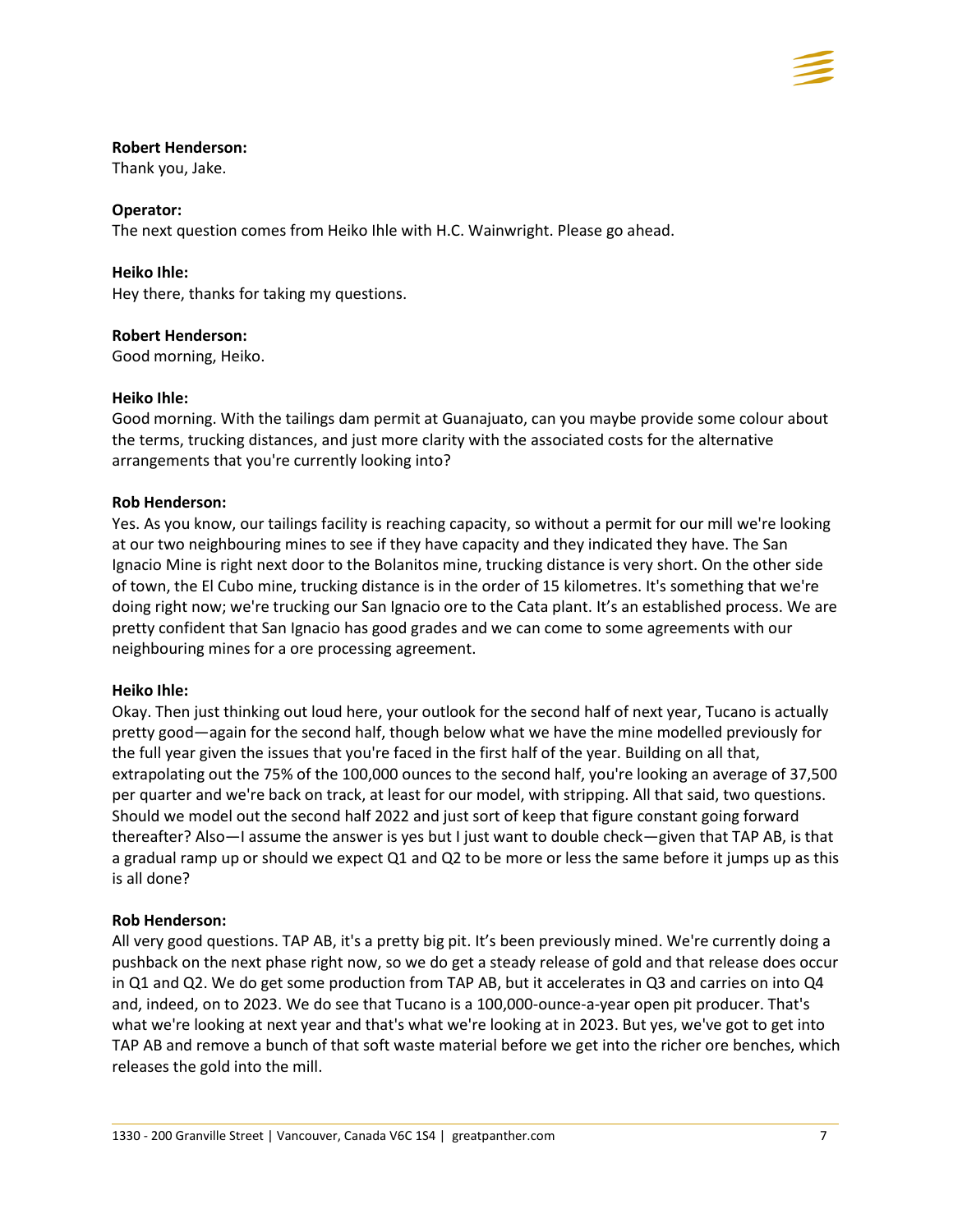TAP AB is a steady ramp up into Q3 and then it's sustained into 2023.

## **Heiko Ihle:**

Perfect. Thank you.

# **Operator:**

The next question comes from Joseph Reagor with Roth Capital Partners. Please go ahead.

# **Joseph Reagor:**

Hey guys, thanks for taking the questions. Following a bit on one of Heiko's questions, GMC, what can we expect on a throughput basis from San Ignacio if you do sign one of these offtake agreements or tollmilling agreements?

# **Robert Henderson:**

Obviously it's going to be contingent on what the neighbouring mills can receive. I think right now the San Ignacio Mine is the main contributor to our production at GMC, so we would expect that to continue. The Cata Mine has not provided much ore to the mill in this last year. GMCs production this year has predominantly been from San Ignacio. That level, we would hope to continue that next year, obviously dependent on the ability of the ore processing agreement; that's still TBD.

## **Joseph Reagor:**

Okay, fair enough. Then just kind of following on a bit of the other guys' questions on Tucano, we're just trying to model this out from a cash flow standpoint. Do you think you're going to need some form of additional capital in order to fund everything given the low production rates in the first half of the next year? Would your preference be another forward gold sale? Some kind of debt facility? Or equity, if you had to do something?

# **Robert Henderson:**

I think our balance sheet right now, we've got \$36 million in cash, \$44 million in debt. Sandra is obviously looking at some financing alternatives for us, so maybe she can give some more colour on that.

# **Sandra Daycock:**

Sure. I'd say yes. We have cash on hand, as mentioned. We recently re-established our \$25 million ATM facility, which we can look to use to supplement our working capital needs. We are looking at all options. We haven't made a decision at this point on any future financing, so we don't have a preference—to answer your question—but we do have a number of opportunities we're exploring.

# **Joseph Reagor:**

Okay. Then maybe bigger picture, Rob, the thought with Tucano is that there's a lot of potential, not only in the existing pits and the underground, but also in the region. Is there any opportunity to bring in a neighbouring project to kind of accelerate your movement away from UCS?

# **Robert Henderson:**

Our tenement at Tucano is big; it's 90 kilometres by 30 kilometres so it's a massive, massive area. To the south of us, we do have an iron ore mine that's getting—looking at being reactivated. The old iron ore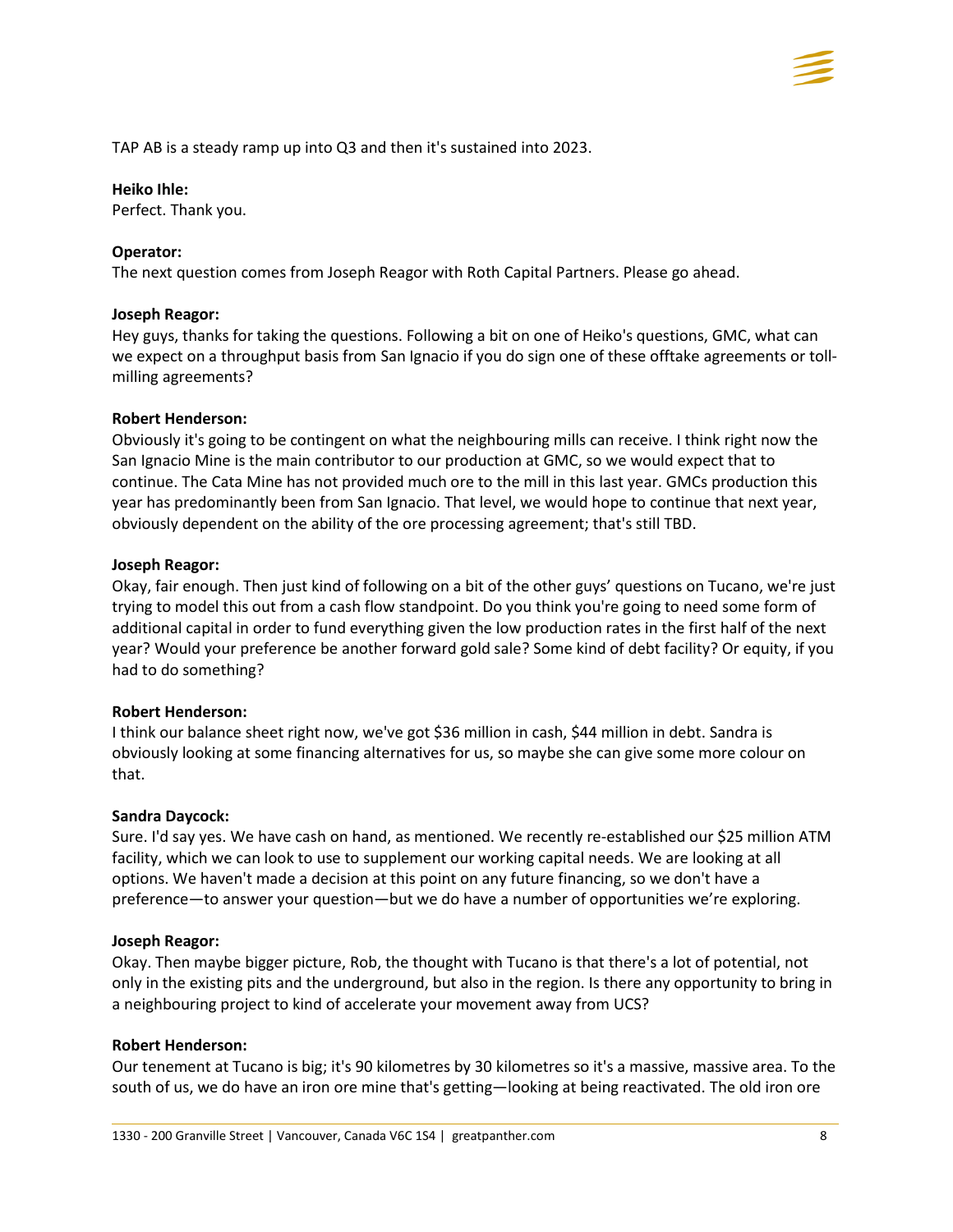

mine might come on to production again in a few years. But I think our attention right now is to drill the greenstone anomalies that we have in the region. We've identified three or four very high prospective targets. We've done over 500 kilometre of soil sampling. We've identified Mutum as the highest priority project and we're drilling that as we speak, and we have two others to the north of the mine which are all within trucking distance of the mill. The thinking is that this district does have additional potential, and we do need to get into the region.

The underground, of course, is also a high priority. Underground, we've got the identified underground at Urucum North and we're pushing hard on that one, but again, this is a banded iron formation, vertical, and there are underground opportunities below all of our pits, so we've got to examine those as well.

## **Joseph Reagor:**

Okay, fair enough. I'll turn it over.

## **Operator:**

The next question comes from Matthew O'Keefe with Cantor Fitzgerald. Please go ahead.

### **Matthew O'Keefe:**

Thanks, Operator. Thanks for taking my call. Just a question here going back to Tucano. I understand you source from several pits. How much now is coming from various pits, and TAP AB seems to be kind of on deck to be the big provider next year. What's the cost of the pushback there, and what kind of grades are you expecting to get out of TAP AB?

### **Robert Henderson:**

Yes, TAP AB is kind of our second highest grade. The highest grade we have right now is Urucum Central South. TAP AB is the next highest and it runs at around about 1.7 gram per tonne.

In terms of quantity of material, Fernando, you've got some colour on that?

### **Fernando Cornejo:**

Yes, absolutely. For next year, we're anticipating around 8 million to 9 million tonnes coming from AB1 as we start drilling into ore. This is why it's taking around four to five months to get that stripping done.

### **Matthew O'Keefe:**

Okay. What's the cost of the stripping there? You mentioned it was pretty soft material.

### **Fernando Cornejo:**

It's softer material, so with the rates we manage right now it's probably below 10 reais per tonne.

### **Matthew O'Keefe:**

Okay, but I don't know how many tonnes you're going to move. I'm just kind of trying to understand what kind of money has to be invested here or capitalized here to get into it.

### **Fernando Cornejo:**

That's what I said between 8 million to 9 million tonnes that we need to strip or we can probably…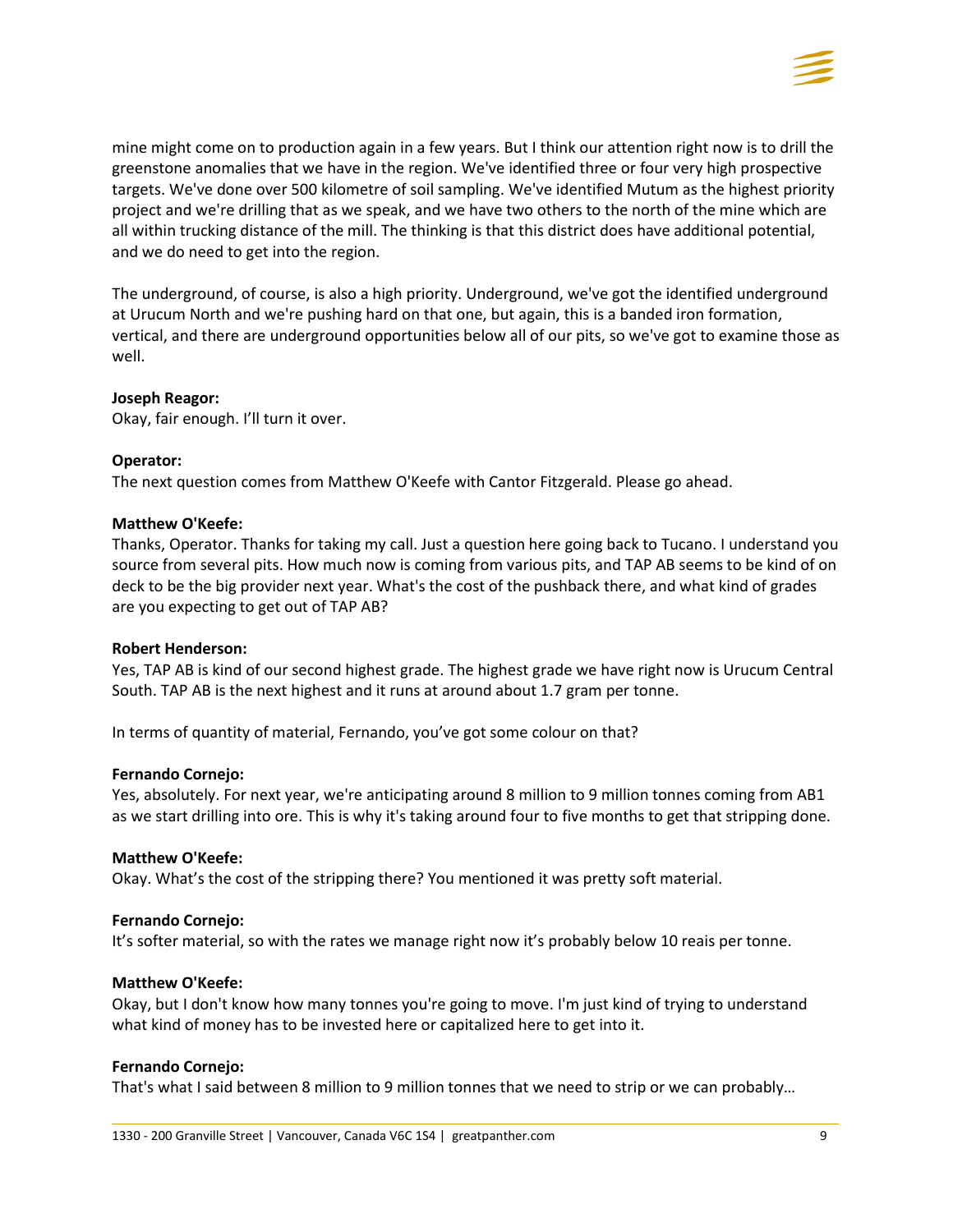

## **Matthew O'Keefe:**

Okay. I see. I see.

# **Fernando Cornejo:**

Apologies.

## **Matthew O'Keefe:**

No, that's fine. That was me. Okay, great.

That's not your sole source of ore, right? It sounds like you're still taking some from UCS and from other pits but the majority is …

## **Fernando Cornejo:**

We're scheduling ore coming from Urucum North still. We have TAP C going live in Q1/Q2. We are basically moving ourselves to start with the stripping in Urucum Central South by late June next year. In parallel, we will do stripping on AB1.

## **Matthew O'Keefe:**

Okay. Okay. When I look at the guidance for next year for Tucano, obviously, like you say, it's heavily weighted to the second half. Does that suggest that we're looking at similar to lower grades being produced in the first half than we saw this—I think it was 0.64 this quarter, 0.64 grams per tonne to the mill, I think. Are we're going to be seeing similar to lower grades in the first half? Does that also suggest your stockpile is largely done?

### **Fernando Cornejo:**

Lower grades will continue in Q1. As we move into Q2, they are going to start improving because of TAP C and some initial ore coming from AB1 and Urucum North. In terms of the stockpiles, yes, we're starting to run a little bit lower on those, but this portion of the Central South that we're still mining, which is the southern portion of the pit, is going to help us to preserve some stockpile for Q1 and Q2.

# **Matthew O'Keefe:**

Okay. Okay, thanks. Then just if I can ask one more question—thanks for your patience. On the exploration front, there's been a lot of drilling, a lot going on. There's several pits here that we've been mining over the year. When do we expect a resource update? I forget when you normally do that, but when should we expect a resource update, and what kind of granularity will we see in it? Will we get kind of update pit-by-pit, or sort of just a global type number?

### **Robert Henderson:**

The update is probably going to happen early next year. The update will be very similar to the one we released a year ago, so it does give details for all the pits.

### **Matthew O'Keefe:**

Oh, great.

### **Robert Henderson:**